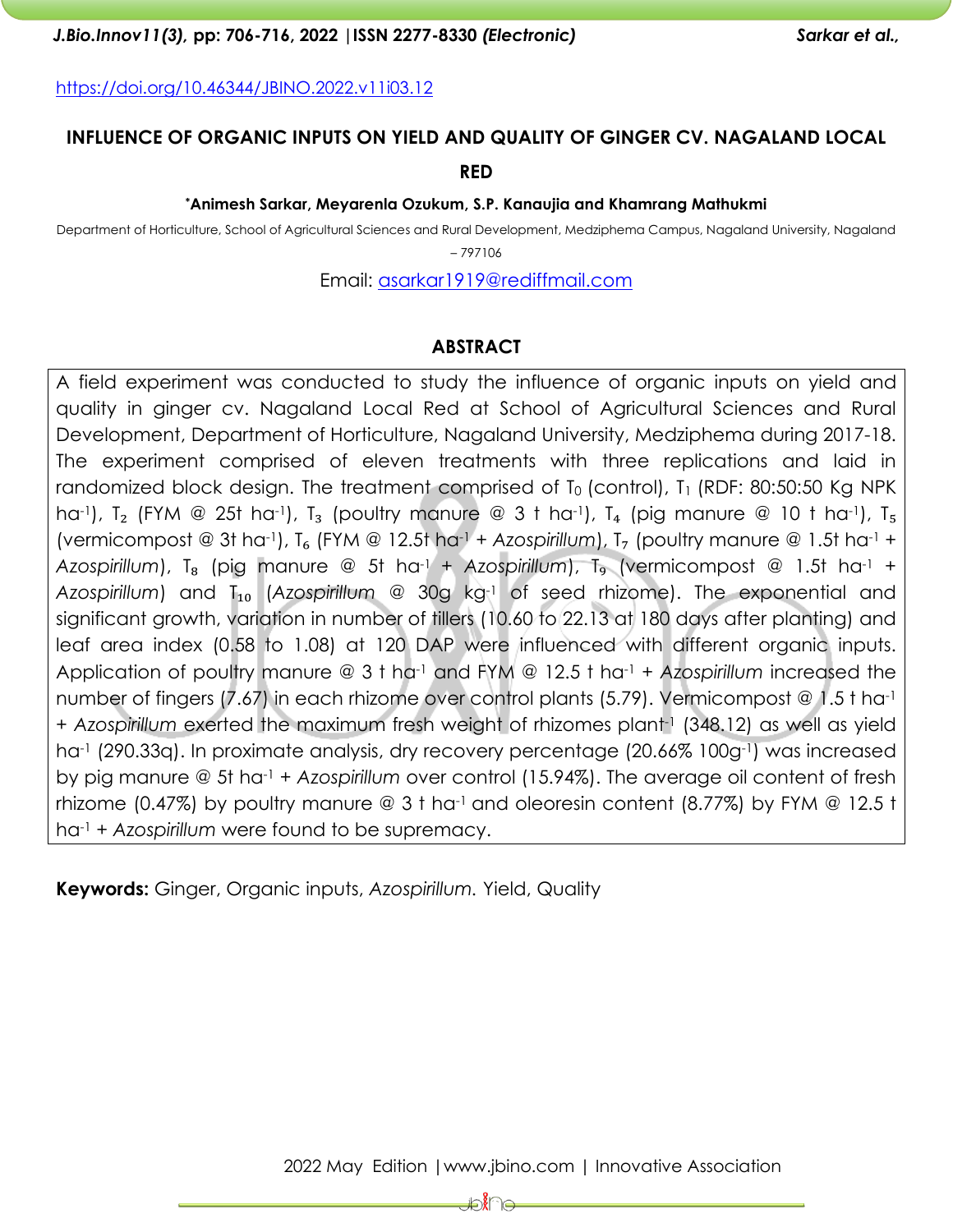## **Introduction**

Spices are high value and export oriented commodity crops, which play an important role in agricultural economy of the country. The term "spices" referred to aromatic or pungent vegetable substances which are used for flavouring foods and have several commercial uses. According to the Bureau of Indian standards (BIS) about 63 spices are grown in India and almost all spices can be grown in India under different agro-climatic region. Most of the spices are native of our country and hence India is aptly known as the "Land of spices".

Ginger (*Zingiber officinale* Rosc.), belongs to family zingiberaceae and is a perennial herbaceous plant which is known for centuries as a spice and medicinal crop. It is native to Tropical South or South East Asia. It is one of the principal spice crops not only in India but also in global trade of spices. In India, it is grown in an area of 164.00 thousands ha with an annual production 1788.0 thousand MT (Anon, 2020). The underground rhizome, economic part of ginger is pungent, aromatic and used for culinary purposes. The rhizomes of ginger are consumed in different forms such as raw finger, dry ginger, bleached dry ginger, ginger powder, sliced ginger, ginger oil, oleoresin, candy, ginger beer, brined ginger, ginger wine etc. It has basic antiseptic properties and is used as a carminative and stimulant in ayurvedic system of medicine.

North East India is considered as the best organic farming hot spot of India and the immense possibility of enhancing the farming techniques of the rural people

through organic means. Appraising the increasing demand for organic products all over the world, the ginger farmers can receive higher returns from their produce if grown organically. Microbes enriched biofertilizers have now emerged as a promising component of nutrient supply (Singh, 2002; Nath and Korla, 2000). However, ginger being a heavy feeder and exhaustive crop requires large quantities of manures and fertilizers. Though the applications of chemicals controlled the disease and increased the ginger productivity (Poudyal, 2011) but use of chemicals to enhance the productivity as well as control the disease is criticized throughout the world due to their detrimental effects on the environment (Suthamathy and Seran, 2013). So, constructing the best dosage and mixtures for organic cultivation of ginger can be more profitable and economically viable for the farmers of north east region. Apart from improved varieties like Nadia, China, Rio-De-Janeiro, Varada, etc., a number of local cultivar and treasure house of ginger germplasms exist in north eastern region and pertaining a peculiar flavour and aroma of these local genotypes (Hazarika *et al*., 2013). The cultivar Nagaland Local Red is highly demanded and preferred by local tribal people of Nagaland because of its high pungent and unique aroma. But there is no any scientific intervention and comprehensive research work carried out on this particular genotype.

# **Materials and methods**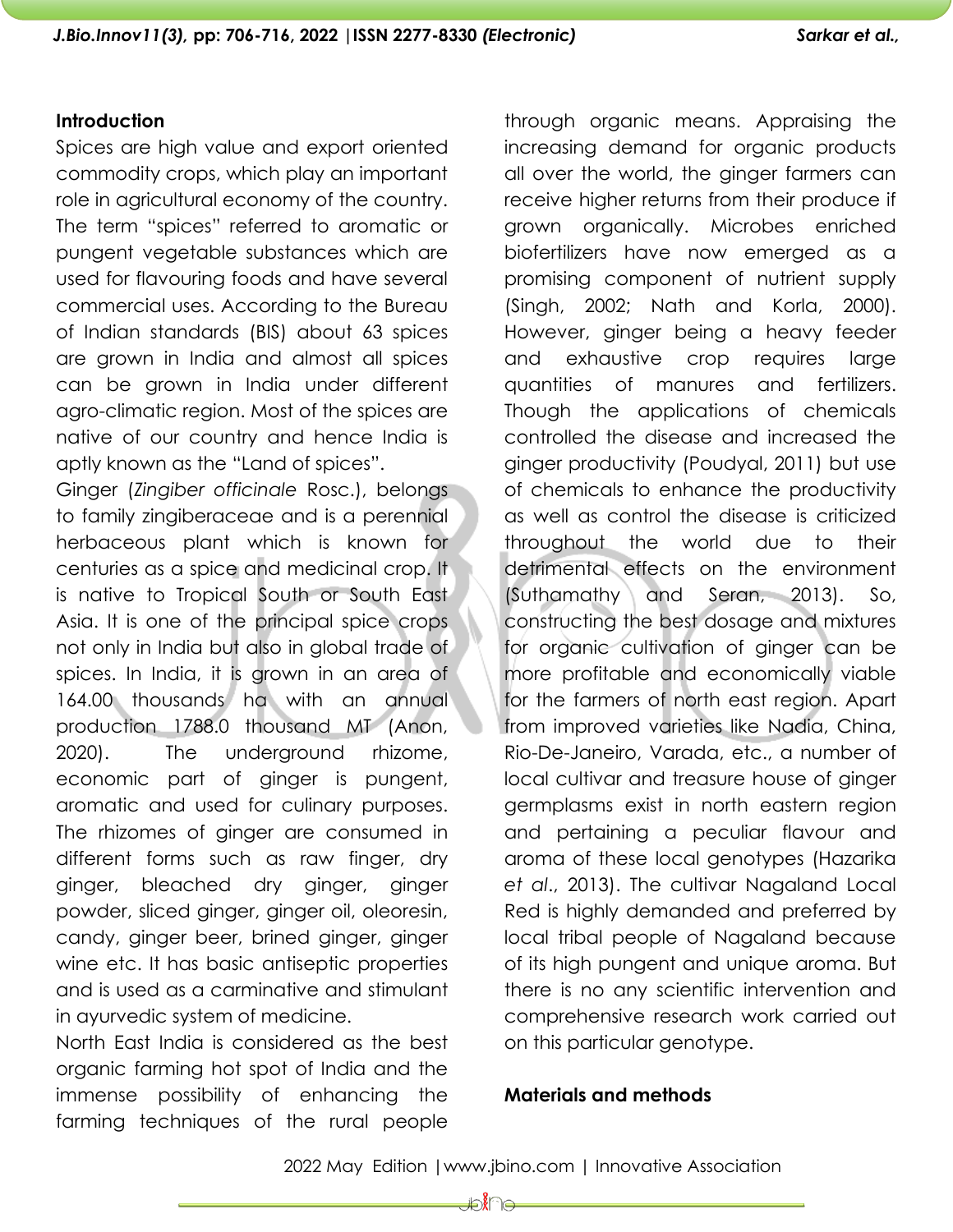The experiment was carried out at instructional cum research farm, SASRD, Nagaland University, Department of Horticulture, Medziphema campus during 2017-18. The experimental plot was located at foot hill of Nagaland with an altitude of 305 m MSL with geographical location of 25o45'43" N latitude and 93o53'04" E and also represents sub-humid sub-tropical climate with moderate temperature prevailing 20°C to 35°C during summer and rarely below 8° C in winter, moderate to high rainfall (2000-2500 mm per annum). The soil pH was 5.5 with organic carbon (15g kg-1) and atmospheric humidity (75 to 85%). The experiment was laid out in randomized block design with eleven treatments and three replications. The field was equally divided into 3 equal blocks; each block was divided into 11 equal size-plots. Spacing of 50 cm was maintained from block to block and 50 cm between the plots. Altogether there were 33 number of plots with each plot size in raised bed at 1.8 m  $\times$  1 m following a plant spacing of 30 cm x 20 cm with about 18-20 g rhizome bits. The treatment comprised of  $T_0$ (control), T<sub>1</sub> (RDF: 80:50:50 Kg NPK ha<sup>-1</sup>), T<sub>2</sub> (FYM @ 25t ha<sup>-1</sup>),  $T_3$  (poultry manure @ 3 t ha<sup>-1</sup>),  $T_4$  (pig manure @ 10 t ha<sup>-1</sup>),  $T_5$ (vermicompost @ 3t ha<sup>-1</sup>),  $T_6$  (FYM @ 12.5t  $ha^{-1}$  + *Azospirillum*),  $T<sub>7</sub>$  (poultry manure @ 1.5t ha<sup>-1</sup> + *Azospirillum*),  $T<sub>8</sub>$  (pig manure @ 5t ha<sup>-1</sup> + *Azospirillum*), T<sub>9</sub> (vermicompost @ 1.5t ha-1 + *Azospirillum*) and T₁₀ (*Azospirillum* @ 30g kg-1 of seed rhizome). The organic inputs were applied to plots according to recommended doses of each treatment before planting of seed rhizome bits The vegetative growth like number of tillers

clump-1, leaf area index (LAI) using the formula of Sestak *et al.* (1971), length of primary and secondary fingers, girth size, yield and yield attributing characters were investigated. The biochemical analysis was done by as follows:

#### **Oil content (%)**

For estimating oil content in ginger, freshly harvested ginger rhizomes were washed to make free from inert material and cut into small pieces and then crushed with the help of pistil and mortar. Volatile oil was obtained by steam distillation using Clevenger's method. The distillation was done at a constant temperature of 45-50<sup>0</sup> C for 2 hours for each treatment. Percentage of extracted oil was measured in the form of volatile oil (ml) per weight of sample (g).

 $X = \frac{A}{B} \times 100$ 

Where, X denotes volatile oil percentage; A denotes volume of volatile oil extracted (ml); B denotes weight of sample used (g)

# **Dry recovery (%)**

For estimating dry matter content in the ginger 100g of freshly harvested ginger were weighed and cleaned and then they were dried in oven and weighed in weighing machine and the result were recorded in terms of percent.

### **Oleoresin content (%)**

In order to estimate oleoresin content in ginger, harvested rhizomes were made free from soil through their proper washing and cut into small pieces. The processed samples were kept in the oven for drying for 6 hours at a temperature of 60°C.Oleoresin was extracted from dry ginger powder with the help of solvent (acetone). The extract was drained after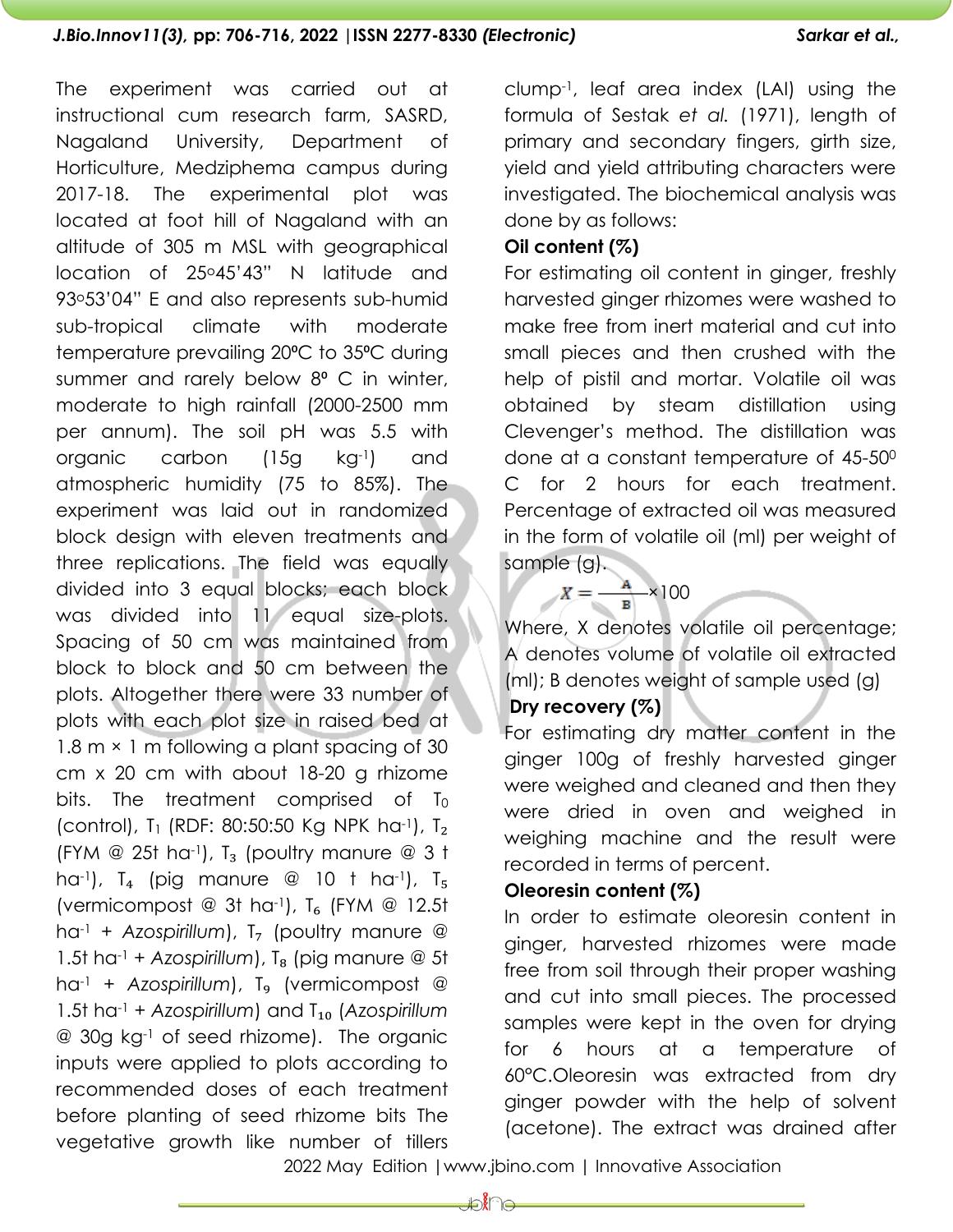keeping it for overnight incubation and kept in oven for acetone evaporation. Percentage of non-volatile ether extract was calculated as oleoresin percentage by the following formula

Oleoresin  $\mathcal{W}(w/w) = \frac{\text{wt.of oleoresin (g)}}{\text{wt.of the sample (g)}}$ 

#### $×100$

## **Crude Fiber (%)**

The moisture and fat free sample is successively refluxed with weak sulphuric acid and alkali (NaOH), each followed by filtration and repeated hot water washings. The remaining residue is oven dried and ashed. The loss in weight is expressed as crude fiber.

Crude fiber % =  $\frac{w3-(w1 \times c)-(w5-w4-D)}{w2} \times 100$ 

Where,  $W_1$ : Initial capsule wt (g),  $W_2$ : Mass (in g) of the sample taken,  $W_3$ : Capsule weight along with the residue, W4: Mass of empty ashing crucible (in g), W<sub>5</sub>: Total ash in g (including ashing crucible), C: Blank correction for capsule solubility, D: Mass of capsule ash (in g)

# **Result and discussion Vegetative growth**

The exponential and significant growth by application of organic inputs was exhibited from 60 DAP and it was continued till 180 DAP in Table 1. The variation in production of tillers at different stages of growth at 60 DAP (1.13 to 1.93), 90 DAP (2.67 to 4.67), 120 DAP (5.53 to 9.33), 150 DAP (9.13 to 18.47) and 180 DAP (10.60 to 22.13) were well marked under different treatments at most of the growth stages. More numbers of tillers (22.13) were observed with the plants applied with FYM  $\omega$  12.5t ha<sup>-1</sup> + *Azospirillum* and the lowest in control (10.60) at 180 days after planting (DAP). The enhancement of tillers is a factor closely related to its productivity since the total tiller affects the amount of photosynthates resulting in higher growth and yield. Kumar *et al*. (2016) also observed that the turmeric plants applied with FYM, vermicompost and neem cake significantly enhanced the plant height, number of tillers, leaf area and stem girth. The influence of leaf area index was significantly noticed in different treatments. The leaf area index was found to vary from 0.38 to 1.25 after 120 days of planting at active shooting stage. The maximum leaf area index (1.25) was recorded by recommended dose of fertilizers (80:50:50 kg NPK ha-1) followed by pig manure @ 10 t ha<sup>-1</sup> (1.17) and both were statistically at par and the minimum leaf area index (0.38) was recorded by application of poultry manure @ 3 t ha-1.

# **Yield and yield attributing characters**

The yield of ginger depends on rhizome growth and rhizome bulking rate. Development of rhizome begins after initial period of establishment and early shoot stage. The data on yield and yield attributing characters are presented in Table 2. Recommended dose of fertilizers @ 80:50:50 kg NPK ha-1 recorded maximum length of primary fingers (6.91 cm), whereas length of secondary fingers (5.20 cm) was increased by application of pig manure @ 10 t ha-1. The overall girth size of fingers varied from 6.12 cm to 8.10 cm. Maximum girth of finger (8.10 cm) was observed from treatment with FYM @ 12.5 t ha-1 + *Azospirillum* while the lowest was recorded in control (6.12 cm). The number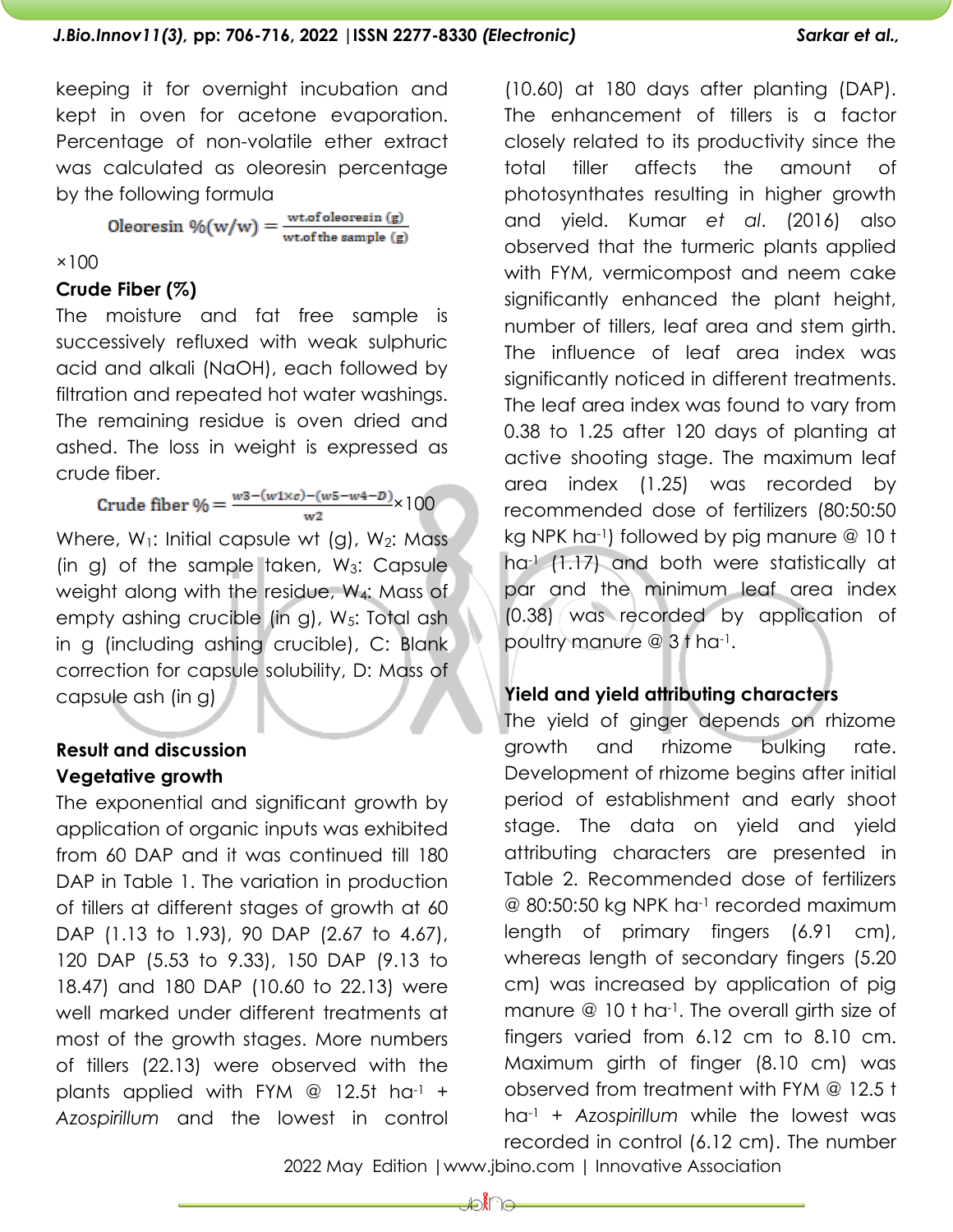of fingers in rhizome significantly influenced and varied from 5.79 to 7.76. Significantly more number of fingers per rhizome was recorded by poultry manure  $@3$  t ha<sup>-1</sup> as well as by FYM @ 12.5t ha-1 + *Azospirillum* ((7.67). Other organic inputs also improved rhizome yield over control (5.79). Similarly, Shadap *et al.* (2018) assessed maximum number of rhizomes per clump (16.64), girth of fingers (2.34 cm), length of fingers (10.20 cm), clump length (21.25 cm) and rhizome yield per clump (162.23 g) from the plants applied with vermicompost, *Azospirillum*, VAM, PSB and inorganic inputs.

The fresh weight of rhizomes among different treatments significantly varied from 199.61g to 348.12g. The highest mean fresh weight of rhizomes (348.12g) per plant was noticed in vermicompost  $@ 1.5$ t ha-1 + *Azospirillum* which was found to be at par with FYM @ 12.5 t ha-1 + *Azospirillum* (345.03g) and the lowest was recorded in control (199.61g) followed by recommended dose of fertilizers @ 80:50:50 kg NPK ha<sup>-1</sup> (222.12g). The average length of fingers, number of fingers and girth size of finger was influenced by application of vermicompost with *Azospirillum* and FYM with *Azospirillum* and ultimately resulted in higher yield. These results were also corroborated with the findings obtained by Velmurugan *et al*. (2007) who reported that application of FYM along with Azospirillum + Phosphobacteria + VAM recorded the maximum yield attributes such as a greater number of mother rhizome per plant (3.98), number of primary rhizomes per plant (13.19) and secondary rhizomes per plant (19.8) in turmeric. Sarma *et al.* (2015) also noted a significant increase in plant height, number of fingers,

girth of rhizome, weight of rhizome and rhizome yield (20.48 t ha-1) in Megha Turmeric-1 by application of different combination of organic manure, vermicompost and neemcake.

Different treatments significantly influence the rhizome yield per plot mentioned in Table 2. In general, mean yield variation per plot ranged from 2.99 kg to 5.23 kg. The highest yield per plot was obtained from the plants treated with vermicompost @ 1.5 t ha-1 + *Azospirillum* (5.23 kg plot-1) which was closely followed by FYM 12.5 t ha-1 + *Azospirillum* (5.18 kg per plot) and minimum yield per plot was obtained from control (2.99 kg plot-1). Similarly, Jyotsna *et al.* (2013) mentioned that growing of organic ginger treated with *Azotobacter* @ 5 kg ha-<sup>1</sup> along with phosphotica  $@$  3.75 kg ha<sup>-1</sup> resulted in better growth and high productivity of improved quality rhizome with maximum profit in north eastern region of India. The application of organic manures improved the soil aggregates resulting in favorable pore geometry, which in turn increased the soil porosity thereby paving the way for good development of rhizome under the soil along with inoculation of microorganisms. The plot treated with vermicompost @ 1.5t ha-1 + *Azospirillum* showed the most effective in rhizome yield (290.33q ha-1) that was at par with FYM  $\textcircled{2}$  12.5 t ha<sup>-1</sup> + *Azospirillum* (287.67 q ha-1) and the minimum yield was obtained from untreated control plant (166 q ha-1). In perusal of data, it was noticed that the treatments with vermicompost, FYM and *Azospirillum* inoculum showed in improving the yield attributing characters. The impacts of bio-organic inputs in rhizome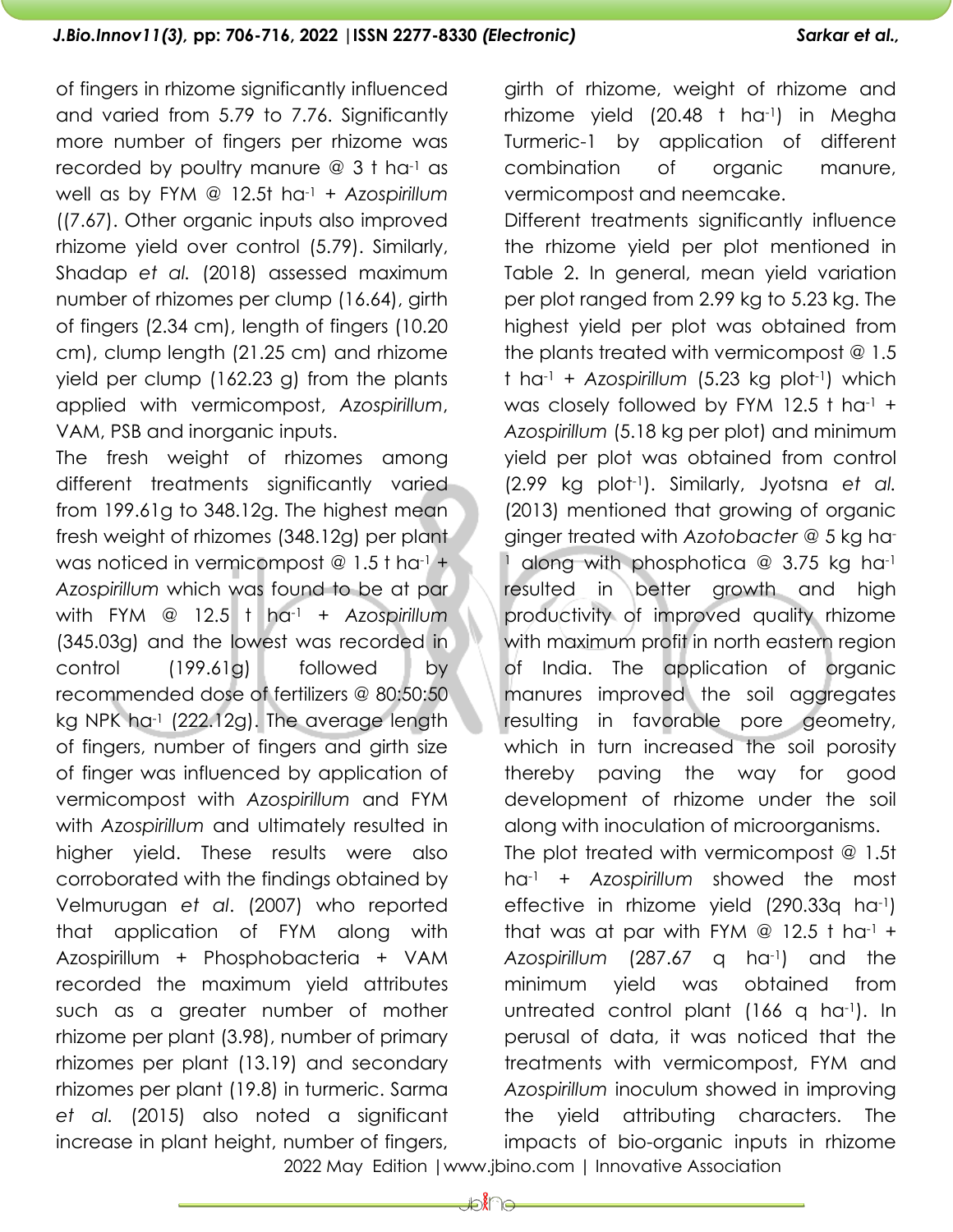yield might be due to high canopy spread and leaf area index that enables production of relatively large amount of assimilates for supremacy. This is in conformity with the findings of Pal *et al.*  (2014) who reported that application of FYM  $@$  25 t ha<sup>-1</sup> was beneficial as compared to poultry manure, sheep manure, press mud and neem cake to get higher yield in cv. Humanabad local ginger.

Biofertilizer like *Azospirillum* cultures helps in fixing atmospheric nitrogen has been well established by several workers. The rhizome growth and yield enhanced by the application of biofertilizer might be owing to higher availability and efficient use of nutrients and secretion of growth promoting substances and vitamins throughout the growing period as a result of greater microbial activities along with vermicompost and FYM. This treatment combination was found to be optimum in exerting maximum additive and synergistic microbial effects on enhancing growth, yield and productivity of organic ginger. It also produces growth regulating substances like phytohormones, vitamins etc. that helps in improving the quality of the produce by balancing the nutrition of the crop (Arun, 2007).

# **Physico-chemical attributes Dry recovery (%)**

The data presented in Table 3 shows that application of different treatments significantly affects the dry recovery percent in ginger. The dry recovery percent was found to vary from 15.94% to 20.66%. Maximum dry recovery percentage was observed in pig manure

@ 5.0 t ha-1 + *Azospirillum* (20.66%) and vermicompost @ 1.5 t ha-1 + *Azospirillum* (20.23%) which were statistically at par with each other. The minimum was observed in control (15.94%) followed by poultry manure @ 3 t ha-1 (16.18%). Datta *et al.* (2017) found maximum dry recovery (27.22%) and curcumin content (5.24%) using FYM @ 15 t ha-1 followed by vermicompost @ 5 t ha-1 + *Azospirillum* @ 5 kg ha<sup>-1</sup> + PSB  $@$  5 kg ha<sup>-1</sup> in turmeric. The biofertilizer *Azospirillum* may stimulate nitrate reductase activity in plants. This enzyme regulates nitrogen availability to plants. Improved nitrogen metabolism particularly through nitrate reductase activity might have exerted higher dry matter, essential oil and oleoresin content in rhizomes (Rana & Korla, 2005).

# **Crude fiber (%)**

The crude fiber content was found to vary from 6.47 to 8.98%. Maximum crude fiber (8.98%) content was observed by pig manure @ 10 t ha<sup>-1</sup> followed by control with 8.55%. The minimum crude fiber content was observed in poultry manure @ 3 t ha-1 alone (6.47%) and poultry manure @ 1.5 t ha-1 with *Azospirillum* (6.49%) which was at par with each other. Higher fiber content is an undesirable character in ginger; however, the variation was found to be significant in different treatments.

Poultry manure, pig manure, vermicompost and FYM along with *Azospirillum* was also responsible for increasing dry matter content and all the organic inputs inoculated with microbes exhibited statistically at par but poultry manure with *Azospirillum* showed the supremacy affecting the crude fiber content in rhizome that is undesirable characters of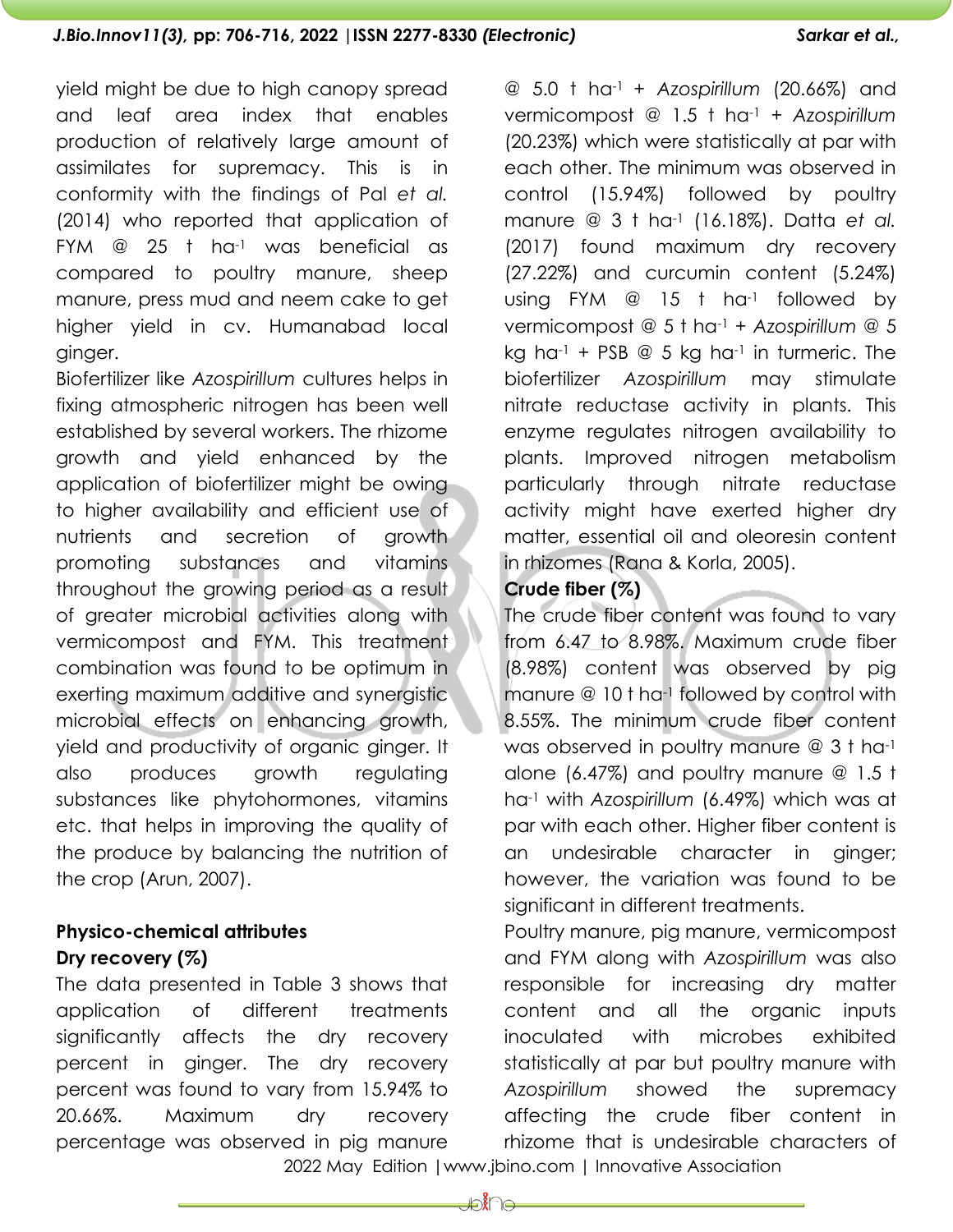rhizome. *Azospirillum*, apart from its ability to fix nitrogen, produce anti-fungal antibiotics that inhibit the growth of several pathogenic fungi in the root region and hence improving root growth and crop nutrition that ultimately improves the quality of the product (Subba Rao, 2001).

## **Oil content (%)**

The data presented in Table 3 revealed that the oil content showed less variation among the different treatments on fresh weight basis. The oil content was found to vary from 0.23 to 0.47% among the different treatments. The highest oil content (0.47%) was observed in poultry manure 3t ha<sup>-1</sup> followed by FYM 12.5 t ha<sup>-1</sup> + *Azospirillum* (0.43%). Singh *et al.* (2014) also noticed that vermicompost @ 5 t ha-1 alone or in combination of *Azospirillum* @ 5 kg ha-1 recorded maximum (4.94%) essential oil content in turmeric. Organic inputs like FYM, Poultry manure, vermicompost, pig manure and *Azospirillum* were found to be exerted a favourable and great role to increase the oil content in rhizome over control.

### **Oleoresin content (%)**

From the perusal of the data in Table 3 it was evident that oleoresin production of ginger was significantly influenced by different treatments. The oleoresin content was found to be vary from 7.03% to 8.77%. The plants treated with FYM  $\omega$  12.5 t had + *Azospirillum* yielded the highest oleoresin content (8.77%) in rhizome and the minimum oleoresin content (7.03%) was found in control. The biofertilizer treatments along with vermicompost and FYM improved the rhizome quality by increasing dry matter content, volatile oil and oleoresin content in rhizome and

decreasing the crude fiber content that might be due to high assimilation and metabolism efficiency developed by the plants.

It is interesting to note that these quality parameters of rhizome were strongly related to each other either positively or negatively. The dry matter content was positively correlated with fresh weight of rhizome (r=0.541) indicating their compatibility in improving rhizome yield. Oil content in rhizome showed the positive correlation with oleoresin (r=0.763) and fresh weight of rhizome (r=0.412) It was also noticed that crude fibre content in rhizome was strongly but negatively correlated with dry matter (r=-0.122), oil content (r=-0.694) and oleoresin (r=-0.401) This has a good impact on quality control. Increase in dry matter, oil and oleoresin contents in rhizome decreases the crude fibre content and thus improves the rhizome quality. The improvement in quality attributes by all organic treatments is obvious as these sources contain all the micro and macro nutrients and also improve the physicchemical and biological property of soil which enables roots to proliferate resulting in better utilization of nutrients required for enhancing the quality of crop (Sidhu & Sekhon, 2000).

### **Conclusion**

From the result of the investigation, it was, therefore concluded that combined application of FYM @ 12.5 t ha-1 with *Azospirillum* @ 30g kg-1 seed rhizome was the best organic inputs for enhancing yield, whereas poultry manure  $@3$  t ha<sup>-1</sup> beneficial effect on properties of ginger cv. Nagaland Local Red under foot hill of Nagaland.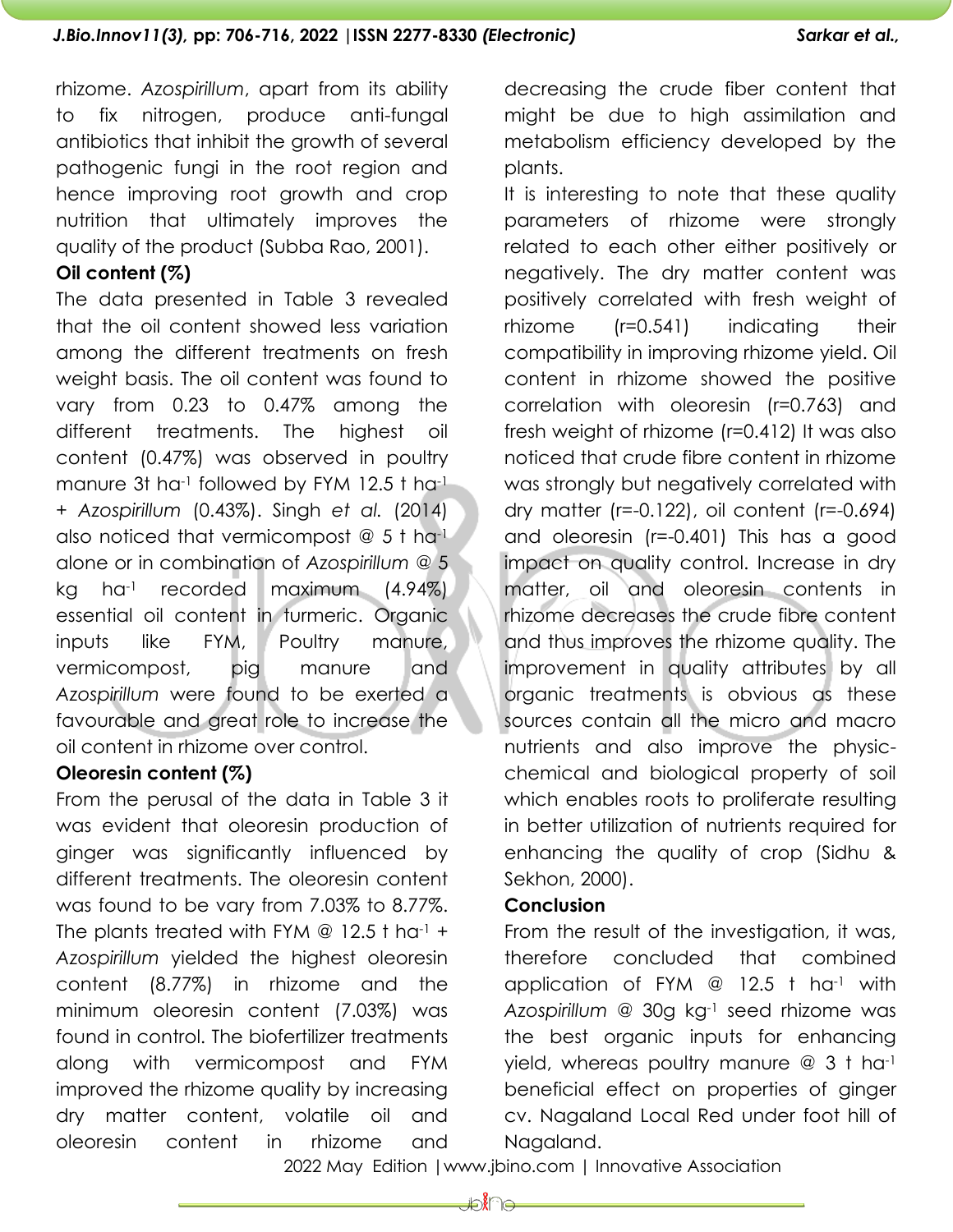#### References

- Anonymous (2013). National Horticulture Database. Ministry of Agriculture, Govt. of India. http://www.nhb.gov.in.
- Arun, K.S. (2007). Biofertilizers for sustainable agriculture. Mechanism of P solubilization. Sixth Edition, Agribios publishers, Jodhpur, India. 196-197.
- Datta, S., Jana, J. C., Bhaisare, P. T. and Nimbalkar, K. H. (2017). Effect of organic source of nutrients and biofertilizers on growth, yield and quality of turmeric (Curcuma longa L.). Journal of Applied and Natural science. 9 (4): 1981-1986.
- Hazarika, D. and Kakoti, M. (2013). Study on the indigenous varieties of ginger of Golaghat district (Assam), and its Economic viability as aroma ingredients. Journal of Natural products and Resources. 3 (1): 24-29.
- Jyotsna, N., Ghosh, M., Ghosh, D. C., Meitei, W. I. and Timsina, J. (2013). Effect of biofertilizers on growth, productivity, quality and economics of rainfed organic ginger (Zingiber officinale Rosc.) Bhaisey cv. In North eastern Region of India. Journal of Agricultural Science and Technology. A 3: 83-98.
- Kumar, K. R., Rao, S. N. and Kumar, N. R. (2016). Effect of organic and inorganic nutrient sources on growth, quality and yield of turmeric (Curcuma longa L.). Green Farming. 7 (4): 889-892.
- Nath, B. and Korla, B. N. (2000). Studies on effect of biofertilizers in ginger. Indian Journal of Horticulture. 57: 168-171.
- Pal, M. V. S., Hedge, N. K., Hanamashetti, S. I. and Kulkarni, M. S. (2014). Effect of organic manures on the performance of ginger under northern dry zone of Karnataka. Journal of agricultural spices and aromatic crops. 23(1)
- Poudyal, B. K. (2012) Jeevatu: one of the best bio-agents for the control of soft rot of ginger. 2nd International conference on environment science and biotechnology, IPCBEE. 4: 13
- Rana, N. and Korla, B. N. (2005). Integrated farming with organic and inorganic fertilizers on yield and quality of ginger (Zingiber officinale Rosce.). Nigerian journal of soil science. 15:136-138
- Sarma, I., Phukon, M. and Borgohain, R. (2015). Effect of organic manure, vermicompost and neemcake on growth, yield and profitability of turmeric (Curcuma longa L.) variety Megha Turmeric – 1. Asian journal of bioscience. 10 (2): 13-137
- Sestak A, Catsky J & Jarvis P G 1971 Plant photosynthetic production manual methods. N V Publishers, The Hague, pp. 343-381
- Shadap, A., Pariari, A and Lyngdoh, T. A. (2018). Integrated effect of organic and inorganic sources of nutrients on the yield and quality of ginger (Zingiber officinale Rosce.). international journal of current microbiology and applied sciences. 7(4): 754-60
- Sidhu, A. S. and Sekhon, N. K. (2000). Effect of phosphorus and FYM application in potato sunflower sequence on an alkaline soil of Punjab. In: Proceedings of National Seminar, Division of Soil Science held at NBSSLUP Nagpur, pp 203.
- Singh, K. (2002). Role of biofertilizers in increasing the efficiency of nitrogen to potato crop under North Eastern Hill conditions. Indian Potato Association. 2: 904-907.
- Singh, R. P., Agrawal, V. and Verma, A. K. (2014). Effect of biofertilizers and organic manures on essential oil content of turmeric. International journal of chemical studies. 5(3):38-40

2022 May Edition |www.jbino.com | Innovative Association

JA 10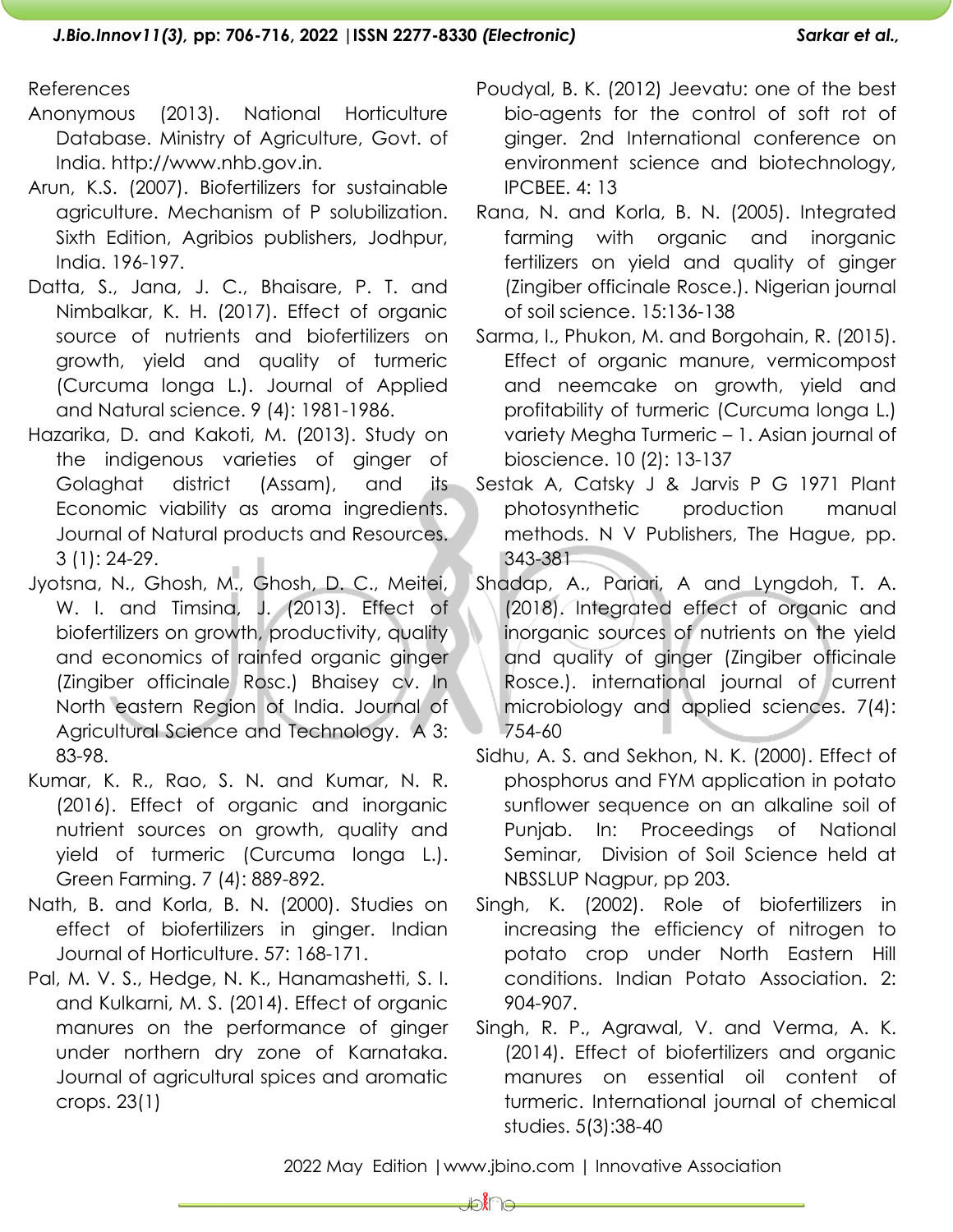- Subba Rao, N. S. (2001). An appraisal of biofertilizers in India. In: Biotechnology of biofertilizers (eds. S kanaiyan) Narosapub.house, New Delhi. pp. 45-105.
- Suthamathy, N. and Seran, T. H. (2013). Residual effect of organic manure EM Bokashi applied to proceeding crop of vegetable cowpea (Vigna unguiculata) on succeeding crop of radish (Raphanus

sativus). Research Journal of Agriculture and Forestry Sciences. 1(1): 2-5

Velmurugan, M., Chezhiyan, N. and Jawaharlal, M. (2007). Studies on the effect of organic manures and biofertilizers of rhizome yield and its attributes of turmeric cv. BSR-2. Asian journal of Horticulture. 2(2): 23-29.

|                |                | index (LAI)   |         |                |         |            |  |  |
|----------------|----------------|---------------|---------|----------------|---------|------------|--|--|
| Treatments     |                | LAI at 120    |         |                |         |            |  |  |
|                | 60 DAP         | <b>90 DAP</b> | 120 DAP | <b>150 DAP</b> | 180 DAP | <b>DAP</b> |  |  |
| $T_0$          | 1.53           | 4.40          | 5.93    | 9.13           | 10.60   | 0.58       |  |  |
| $T_1$          | 1.93           | 3.40          | 6.27    | 11.00          | 11.33   | 1.25       |  |  |
| T <sub>2</sub> | 1.33           | 2.67          | 6.60    | 8.67           | 12.80   | 0.96       |  |  |
| $T_3$          | $1.53 \square$ | 3.20          | 6.73    | 11.33          | 13.13   | 0.68       |  |  |
| T <sub>4</sub> | 1.27           | 3.53          | 6.80    | 12.07          | 13.87   | 1.17       |  |  |
| $T_5$          | 1.43           | 3.20          | 5.53    | 14.53          | 16.73   | 0.97       |  |  |
| $T_6$          | 1.40           | 4.67          | 9.33    | 18.47          | 22.13   | 1.08       |  |  |
| T <sub>7</sub> | 1.87           | 3.00          | 6.47    | 13.40          | 15.80   | 0.80       |  |  |
| $\rm T8$       | 1.47           | 3.47          | 6.47    | 12.20          | 14.40   | 0.82       |  |  |
| T <sub>9</sub> | 1.47           | 4.47          | 6.47    | 16.20          | 18.80   | 0.84       |  |  |
| $T_{10}$       | 1.13           | 3.33          | 6.00    | 11.73          | 14.00   | 1.16       |  |  |
| SEm $(\pm)$    | 0.08           | 0.33          | 0.33    | 0.95           | 0.83    | 0.13       |  |  |
| CD at 5%       | 0.25           | 0.98          | 0.97    | 2.80           | 2.46    | 0.38       |  |  |

**Table 1.** Influence of different sources of organic inputs on growth of tillers in days after planting (DAP) and leaf area

T<sub>0</sub> (control), T<sub>1</sub> (RDF: 80:50:50 Kg ha<sup>-1</sup>), T<sub>2</sub> (FYM @ 25t ha<sup>-1</sup>), T<sub>3</sub> (poultry manure @ 3 t ha<sup>-1</sup>), T<sub>4</sub> (pig manure @ 10t ha<sup>-1</sup>), T<sub>5</sub> (vermicompost @ 3t ha<sup>-1</sup>), T<sub>6</sub> (FYM @ 12.5t ha<sup>-1</sup> + *Azospirillum*), T<sub>7</sub> (poultry manure @ 1.5t ha<sup>-1</sup> + *Azospirillum*), T<sub>8</sub> (pig manure @ 5t ha<sup>-1</sup> + *Azospirillum*), T<sub>9</sub> (vermicompost  $@ 1.5t$  ha<sup>-1</sup> + *Azospirillum*) and T<sub>10</sub> (*Azospirillum*  $@ 30g$  kg<sup>-1</sup> of seed rhizome).

**Table 2.** Influence of different sources of organic inputs on yield and yield attributing characters of ginger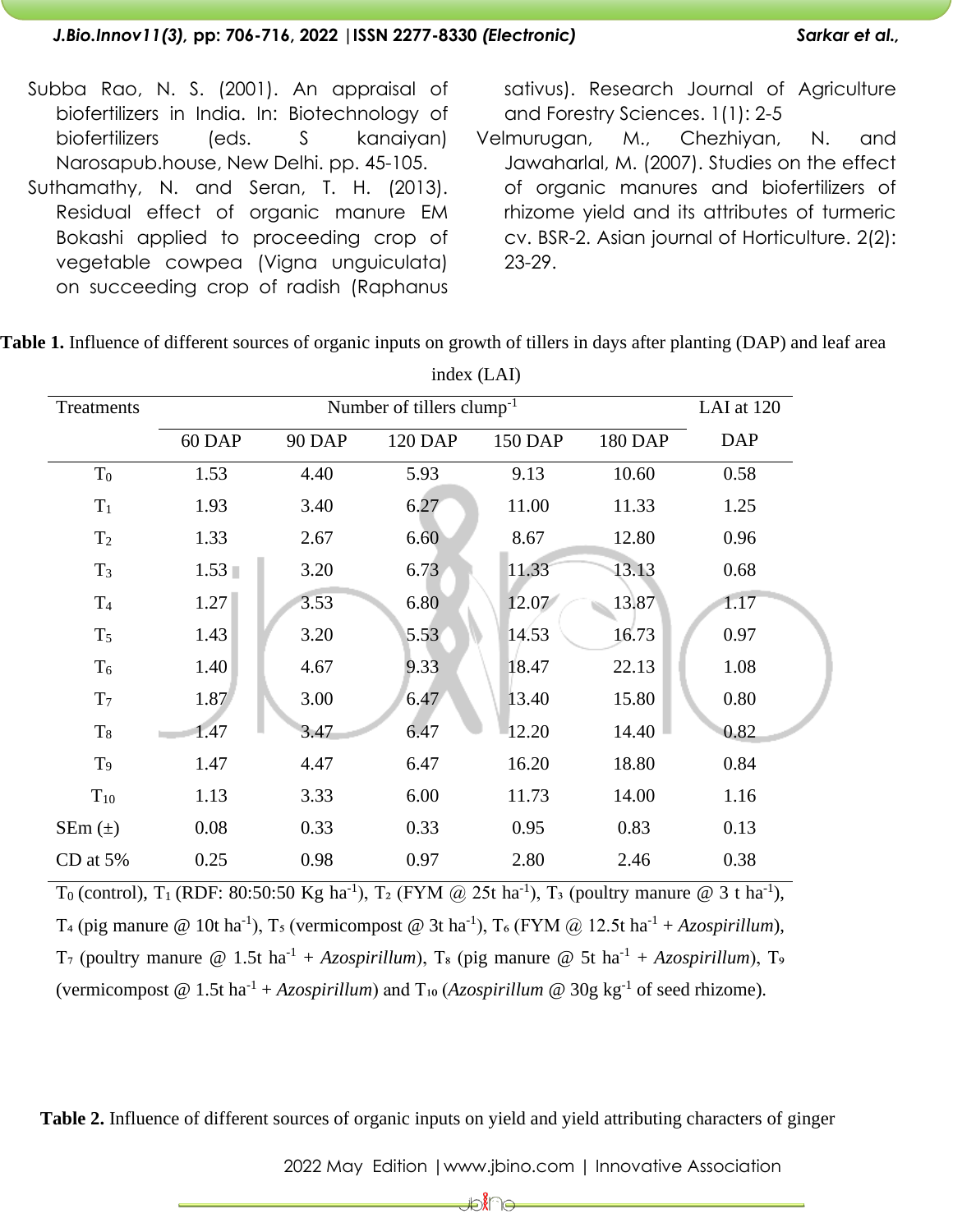|                | Length of fingers (cm) |                      | Girth of        |                  | Fresh weight                            | Yield               |                           |
|----------------|------------------------|----------------------|-----------------|------------------|-----------------------------------------|---------------------|---------------------------|
| Treatments     | Primary<br>fingers     | Secondary<br>fingers | fingers<br>(cm) | No of<br>fingers | of rhizomes<br>plan <sup>1</sup><br>(g) | $plot^{-1}$<br>(kg) | Yield<br>$(Q \, ha^{-1})$ |
| $T_0$          | 5.07                   | 4.01                 | 6.12            | 5.79             | 199.61                                  | 2.99                | 166.00                    |
| $T_1$          | 6.91                   | 4.74                 | 7.17            | 6.72             | 222.12                                  | 3.33                | 185.33                    |
| T <sub>2</sub> | 6.15                   | 4.41                 | 6.52            | 7.40             | 239.40                                  | 3.64                | 202.00                    |
| $T_3$          | 5.24                   | 4.66                 | 6.45            | 7.67             | 245.67                                  | 3.68                | 204.33                    |
| T <sub>4</sub> | 6.43                   | 5.20                 | 6.62            | 6.33             | 246.30                                  | 3.70                | 205.33                    |
| $T_5$          | 5.79                   | 4.54                 | 6.42            | 6.57             | 324.10                                  | 4.86                | 270.00                    |
| $T_6$          | 6.46                   | 5.04                 | 8.10            | 7.66             | 345.03                                  | 5.18                | 287.67                    |
| T <sub>7</sub> | 6.71                   | 4.89                 | 7.22            | 6.92             | 293.33                                  | 4.40                | 244.33                    |
| $T_8$          | 5.71                   | 4.87                 | 7.00            | 6.81             | 275.43                                  | 4.15                | 230.67                    |
| T <sub>9</sub> | 5.53                   | 4.38                 | 6.47            | 6.95             | 348.12                                  | 5.23                | 290.33                    |
| $T_{10}$       | 5.54                   | 4.66                 | 6.47            | 6.44             | 259.12                                  | 3.89                | 216.00                    |
| $SEm(\pm)$     | 0.40                   | 0.12                 | 0.22            | 0.73             | 9.30                                    | 0.25                | 5.57                      |
| CD at 5%       | 1.17                   | 0.36                 | 0.68            | 2.17             | 27.44                                   | 0.74                | 16.43                     |
|                |                        |                      |                 |                  |                                         |                     |                           |

# *J.Bio.Innov11(3),* **pp: 706-716, 2022 |ISSN 2277-8330** *(Electronic) Sarkar et al.,*

**Table 3.** Influence of organic inputs on physico-chemical properties of ginger

| Treatments     | Dry recovery $(\% )$ | Crude fiber $(\%)$ | Oil content $(\%)$ | Oleoresin $(\% )$ |
|----------------|----------------------|--------------------|--------------------|-------------------|
| $\rm T_{0}$    | 15.94                | 8.55               | 0.23               | 7.03              |
| $T_1$          | 17.26                | 6.69               | 0.37               | 7.33              |
| T <sub>2</sub> | 17.88                | 6.88               | 0.40               | 8.33              |
| $T_3$          | 16.18                | 6.47               | 0.47               | 8.30              |

2022 May Edition |www.jbino.com | Innovative Association

**Ubli**ne